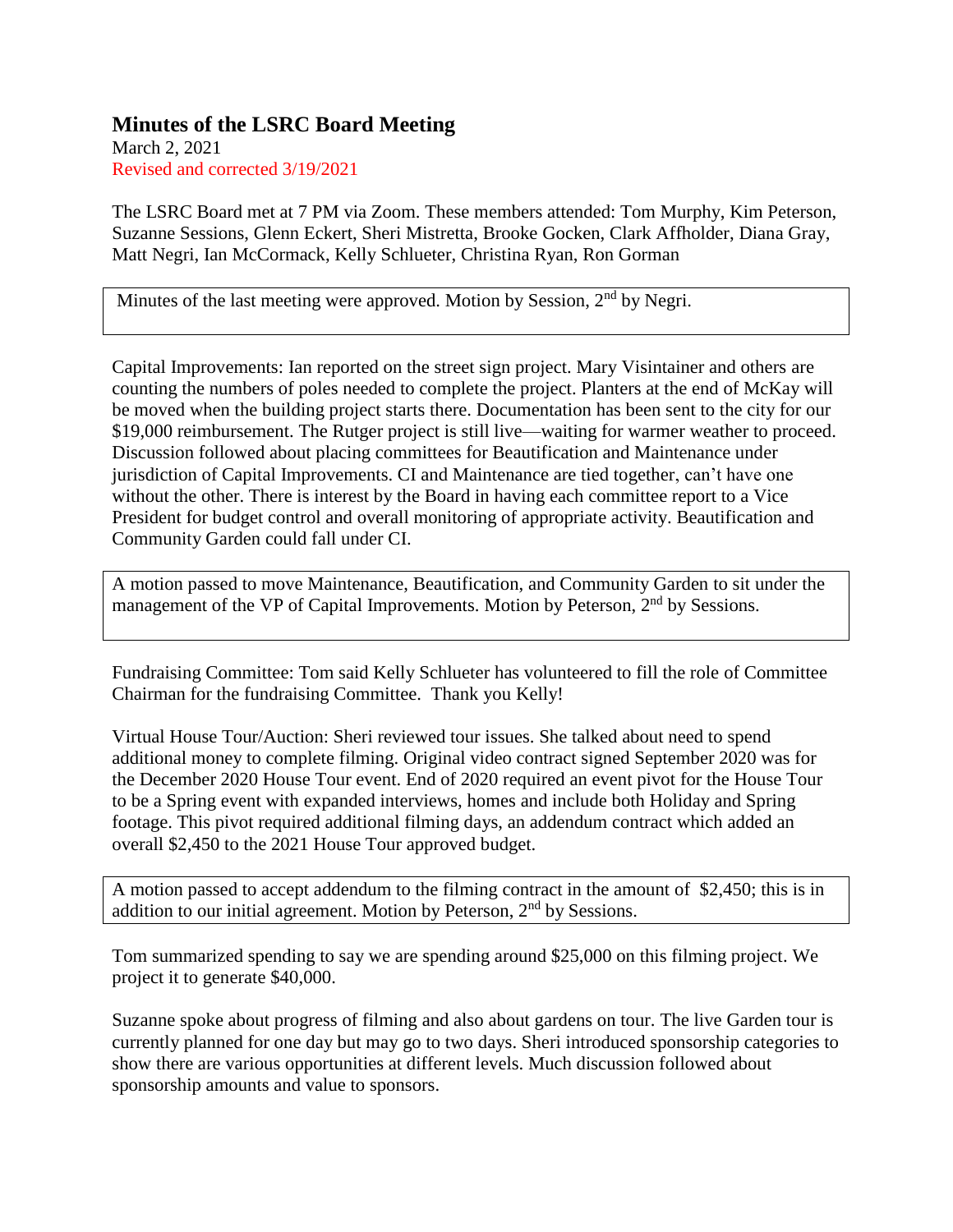A motion passed to accept the House Tour Committee's recommendations for sponsorship categories with the exception of changing Garden Tour sponsor category to \$750. Motion by Peterson, 2<sup>nd</sup> by Ryan.

Ticket prices for virtual tour: Extensive discussion took place about appropriate pricing.

A motion passed to have these prices: \$10 for virtual tour and \$10 for garden tour. Motion by Mistretta, 2<sup>nd</sup> by Affholder.

Lafayette Park Conservancy: Tom reported on his meeting with Michael Bushar, new President of the LPC. They plan to collaborate closely on efforts such as a volunteer database, coordinating events in the park and nearby, fundraising, increasing use of the Park, and Safety around the Park (traffic.)

Substation lease: A Motion passed to enter into a lease for the substation property on Park Ave at the same price as in the past. Motion by Schlueter,  $2<sup>nd</sup>$  by Eckert.

Lift for Life donation: brief discussion of this request for the Academy took place.

A motion passed to donate \$250.00 to the Lift for Life academy. Motion by Peterson, 2nd by Eckert.

Bylaws revision: Kim summarized ideas from the bylaws review committee. Send further ideas to her. The committee recommends our final draft be given to an attorney. We need to complete these bylaws by end of summer.

Farmers' Market in the Square: The originator of the Tower Grove farmers' market wants to hold a farmers' market in Lafayette Square. The general idea was greeted with enthusiasm with the main concern being how this affects businesses along Park Ave. We will suggest he contact these businesses to involve them in any planning process.

Neighborhood directory: Kim reviewed basic facts of the neighborhood directory. Discussion centered on accuracy of data, usefulness to the neighborhood, and how it is distributed. She recommend that in this COVID year perhaps no change is warranted even though eventually this directory will not be viable.

A Motion passed (7 to 4) to continue the directory in 2021 and to allocate \$400 to pay someone to distribute it. Motion by Peterson, 2<sup>nd</sup> by Sessions.